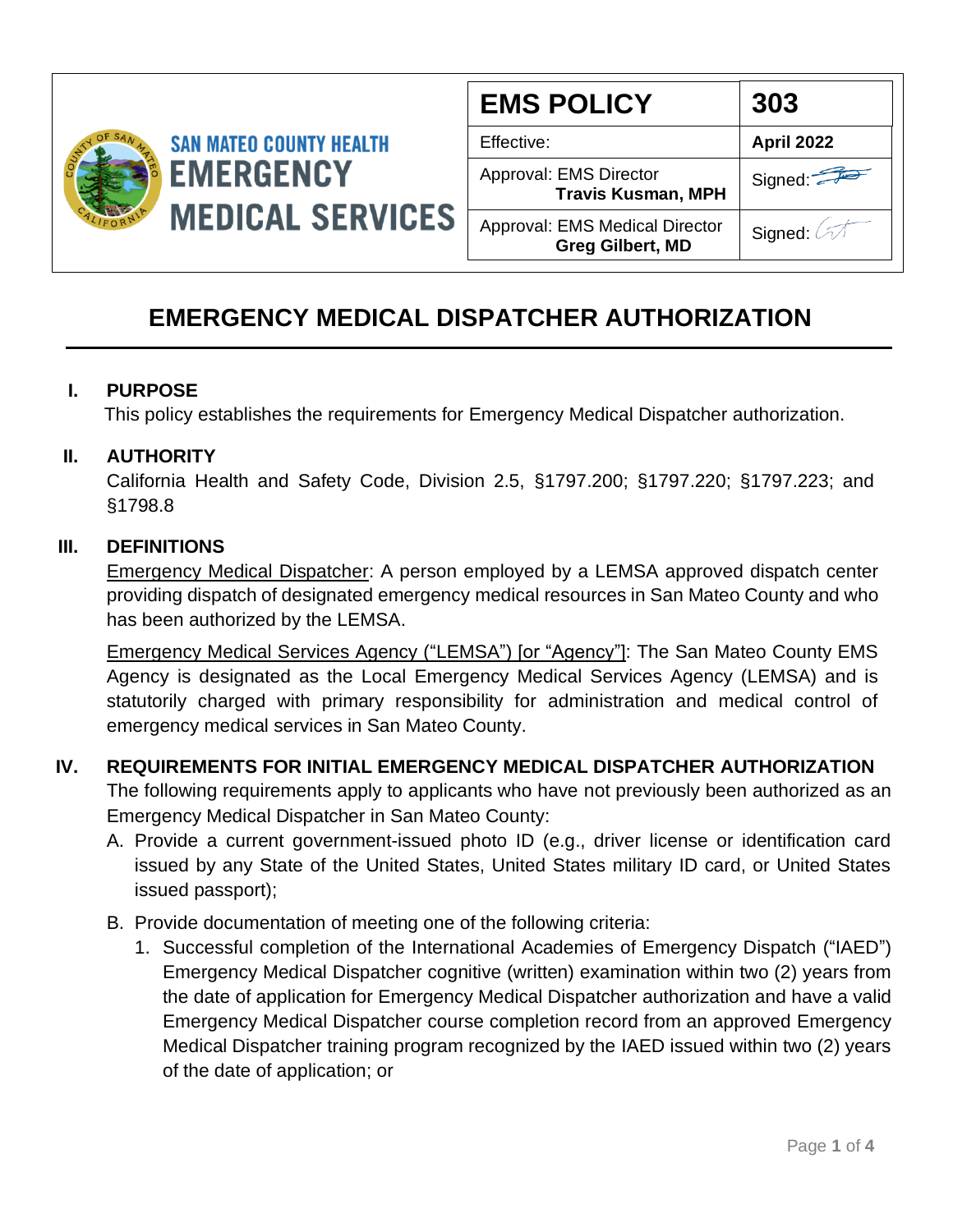

- 2. Possess a current and valid Emergency Medical Dispatcher certificate issued by the IAED; and
- C. Complete an American Heart Association ("AHA") Basic Life Support ("BLS") cardiopulmonary resuscitation ("CPR") or IAED Dispatcher-Directed CPR course that has not exceeded the recommended date for renewal;
- D. Complete an authorized 8-hour ride along with a LEMSA authorized San Mateo County emergency ambulance or advanced life support first responder agency that includes an operational and geographical overview of the EMS system;
- E. Be actively employed as an Emergency Medical Dispatcher by a LEMSA approved emergency dispatch center;
- F. Disclose any prior and/ or current certification, licensure, or accreditation actions, including:
	- 1. Against an Emergency Medical Dispatcher certificate, or any denial of authorization by a LEMSA, including any active investigations;
	- 2. Administrative/ certification actions including the allegation(s) or accusation(s) and final decisions or orders relating to any prior certification action;
- G. Complete an electronic application for Emergency Medical Dispatcher through LEMSA's online license management system [\[https://smchealth.imagetrendlicense.com/lms/public/\]](https://smchealth.imagetrendlicense.com/lms/public/); and
- H. Pay the established LEMSA certification application fee.

### **V. WITHDRAWL OF APPLICATION/ ABANDONED APPLICATION**

- A. A completed application that has been submitted to LEMSA may not be withdrawn.
- B. An incomplete application that has not been completed within thirty (30) days from the date initiated will be deemed abandoned and any fees paid will be forfeited. An applicant who has had a prior abandoned application will be required to start the application process again, including payment of applicable fees.

### **VI. ISSUANCE OF AUTHORIZATION**

A. Upon completion of items listed in Section IV above, the applicant shall be authorized as an Emergency Medical Dispatcher in San Mateo County. A letter of authorization will be issued by the LEMSA and mailed to the applicant within thirty (30) days of approval of the application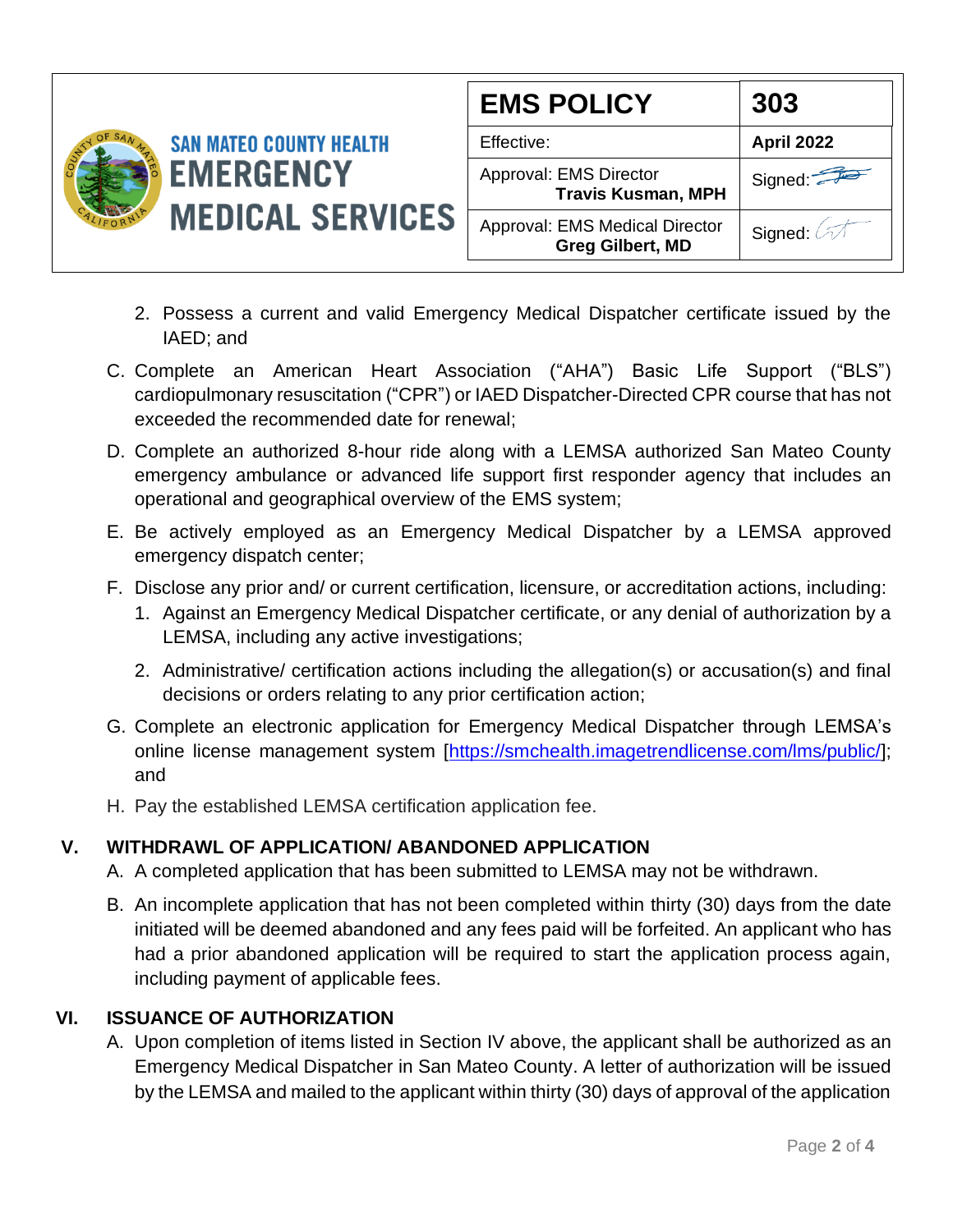

| <b>EMS POLICY</b>                                         | 303        |
|-----------------------------------------------------------|------------|
| Effective:                                                | April 2022 |
| Approval: EMS Director<br><b>Travis Kusman, MPH</b>       | Signed:    |
| Approval: EMS Medical Director<br><b>Greg Gilbert, MD</b> | Signed: 4  |

by the LEMSA.

- B. The effective date of the initial Emergency Medical Dispatcher authorization will be the date the Emergency Medical Dispatcher certification is issued by the LEMSA.
- C. The expiration date of the Emergency Medical Dispatcher authorization shall be the last day of the month two (2) years from the effective date of the initial certification.

## **VII. REAUTHORIZATION TO FUNCTION AS AN EMERGENCY MEDICAL DISPATCHER**

To maintain Emergency Medical Dispatcher authorization, applicants shall meet the following requirements:

- A. Possess a valid and current EMD certificate issued by IAED;
- B. Provide a current government-issued photo ID (e.g., state driver license, state ID card, military ID card or passport);
- C. Complete an American Heart Association ("AHA") Basic Life Support ("BLS") cardiopulmonary resuscitation ("CPR") or IAED Dispatcher-Directed CPR course that has not exceeded the recommended date for renewal;
- D. Complete an authorized 8-hour ride along with a LEMSA authorized San Mateo County emergency ambulance or advanced life support first responder agency that includes an operational and geographical overview of the EMS system;
- E. Complete an electronic application for renewal of Emergency Medical Dispatcher authorization through LEMSA's online license management system [\[https://smchealth.imagetrendlicense.com/lms/public/\]](https://smchealth.imagetrendlicense.com/lms/public/); and
- F. Pay the established LEMSA certification application fee.

### **VIII. EMERGENCY MEDICAL DISPATCHER RETURNING FROM LEAVE OF ABSENCE**

An Emergency Medical Dispatcher whose IAED certification expired during an employer approved leave of absence from a LEMSA authorized Emergency Medical Dispatch Program must complete a reauthorization application in accordance with this policy within 30 days of return to work. The Emergency Medical Dispatcher may continue to function in accordance with the full local scope of practice for up to 30 days as long as their IAED certification remains active and in good standing and the authorized Emergency Medical Dispatch Program has notified the LEMSA of the return to work.